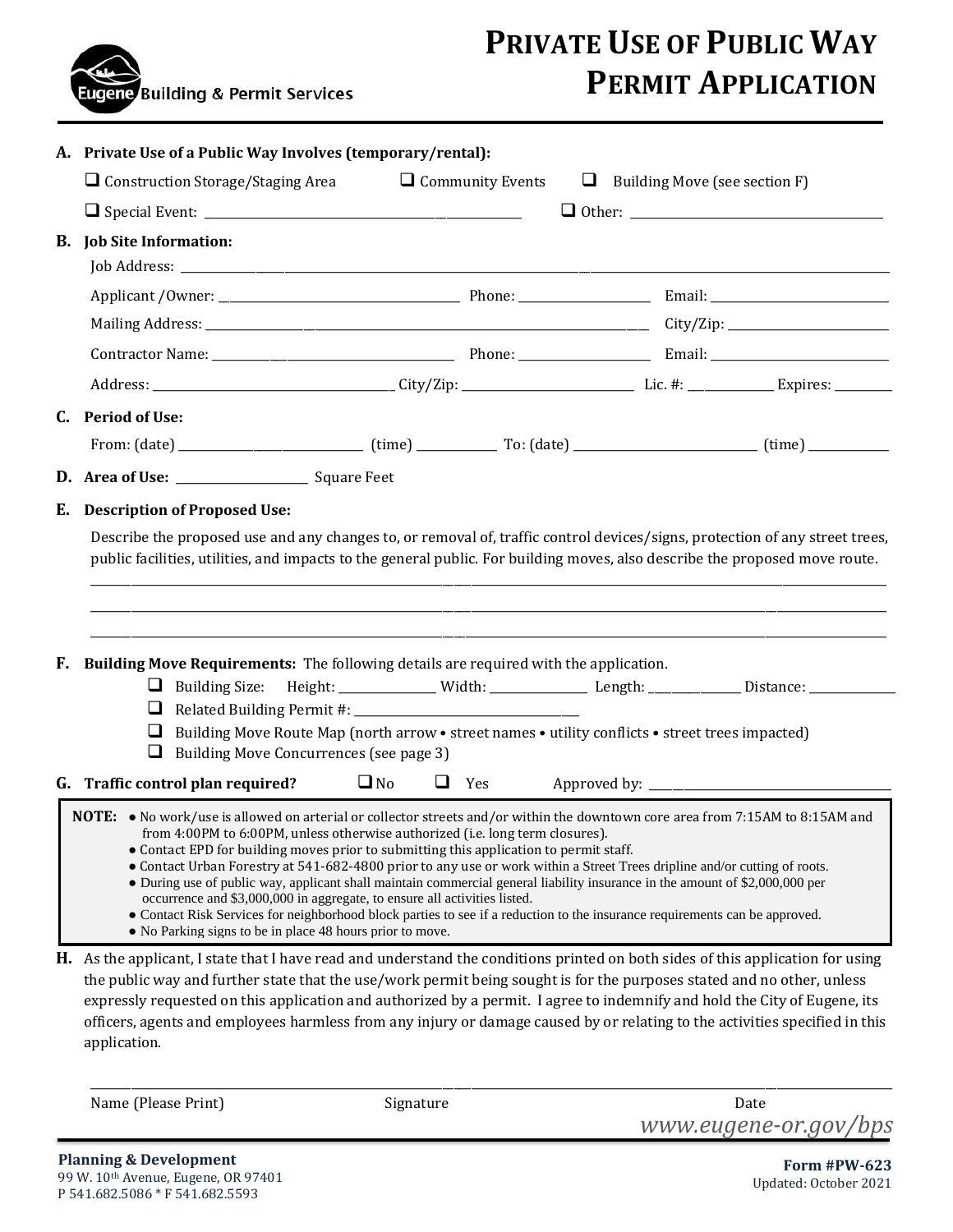#### **CONDITIONS OF APPROVAL**

- 1. The applicant represents all parties and interests and shall furnish material, do all work, pay all costs, and shall, within a reasonable length of time, restore any damaged portion of the public way to a condition similar or equal to that existing before the commencement of the described work or uses, including any seeding or sodding necessary.
- 2. The applicant and the applicant's successors or assignees agree to hold harmless the City of Eugene and it's duly appointed agents and employees against any action for personal injury or damage sustained by reason of exercise of a permit, if granted.
- 3. All use, work and construction within the public right-of-way is subject to the regulations set forth by the Eugene City Code, and is subject to engineering standards as established by the City Engineer.
- 4. The proposed work, use, etc. requested shall be located and constructed to the satisfaction of the City Engineer or a duly authorized representative. No revisions or additions shall be made to the proposed scope of work on the right-of way without the written permission of the City.
- 5. The applicant shall at all times, conduct the work or activity in such a manner as to minimize hazards to vehicular and pedestrian traffic. In performing work or use in the public way the applicant shall provide traffic control acceptable to the City's Traffic Engineer or designee. All required traffic controls, i.e. signs, barricades, flaggers, etc., shall be furnished by the applicant. The actual work shall only be done during daylight hours, unless expressly authorized by the City.
- 6. The applicant shall not trim, cut, or in any way disturb any landscaping (trees or shrubbery) within said public way without the approval of the Urban Forester or a duly authorized representative.
- 7. The work performed by the applicant is for a bona fide purpose and not for the purpose of creating parking or areas for the servicing of vehicles on the street right-of-way. Parking on the public right-of-way is prohibited, unless authorized by the appropriate permit. Commercial, non-public signs that overhang the right-of-way are prohibited, unless expressly authorized by the City's Sign Code or appropriate permit.
- 8. The City reserves the right to make such changes, additions, repairs, and relocations within its statutory limits to the facilities constructed under a public property/right of way work/use permit or other appurtenances on the right-of-way as may at any time be considered necessary in the future to permit relocation, reconstruction, widening, or maintaining of the street and/or to provide proper protection to life or property adjacent to the City and/or State right-of-way.

However, in the event that a permit is granted to construct, locate, operate and maintain public utility facilities on the right-of-way the applicant utility company, upon written request by the City Engineer shall perform such alterations or change of locations of the utility company's facilities without expense at the City. Should the applicant's utility company fail to make satisfactory arrangements to comply with a request within a reasonable time, the City reserves the right to make such alterations or change of location or removal of the utility company's facilities. The applicant agrees to pay for the cost incurred.

- 9. A permit, when granted is effective only in so far as the City has jurisdiction and does not release the applicant from the need to check with private utility locations.
- 10. The application affirms that the scope of the proposal shown on submitted plans is true and correct, and binds and obligates him/herself to perform the operation in accordance with the application and related plans and to abide by the above conditions.

|                                 | <b>CONDITIONS:</b><br><b>FOR OFFICE USE ONLY</b>                                            |  |  |  |  |
|---------------------------------|---------------------------------------------------------------------------------------------|--|--|--|--|
|                                 | Traffic control plan per approved plan.                                                     |  |  |  |  |
|                                 | Use/work around public street trees must comply with City of Eugene standard drawing LS120. |  |  |  |  |
|                                 | Building move route approved by EPD & PWM.                                                  |  |  |  |  |
|                                 | Building move verification form approved by Land Use.                                       |  |  |  |  |
|                                 | Applicable conditions required from the building move verification form have been included. |  |  |  |  |
|                                 | Commercial general liability insurance provided.                                            |  |  |  |  |
| <b>Additional Requirements:</b> |                                                                                             |  |  |  |  |
|                                 |                                                                                             |  |  |  |  |
|                                 |                                                                                             |  |  |  |  |
|                                 |                                                                                             |  |  |  |  |
|                                 |                                                                                             |  |  |  |  |
|                                 |                                                                                             |  |  |  |  |
|                                 |                                                                                             |  |  |  |  |
|                                 | Permit #:<br>Approved by: _______________<br>Date:<br>Fees:                                 |  |  |  |  |

*www.eugene-or.gov/bps*